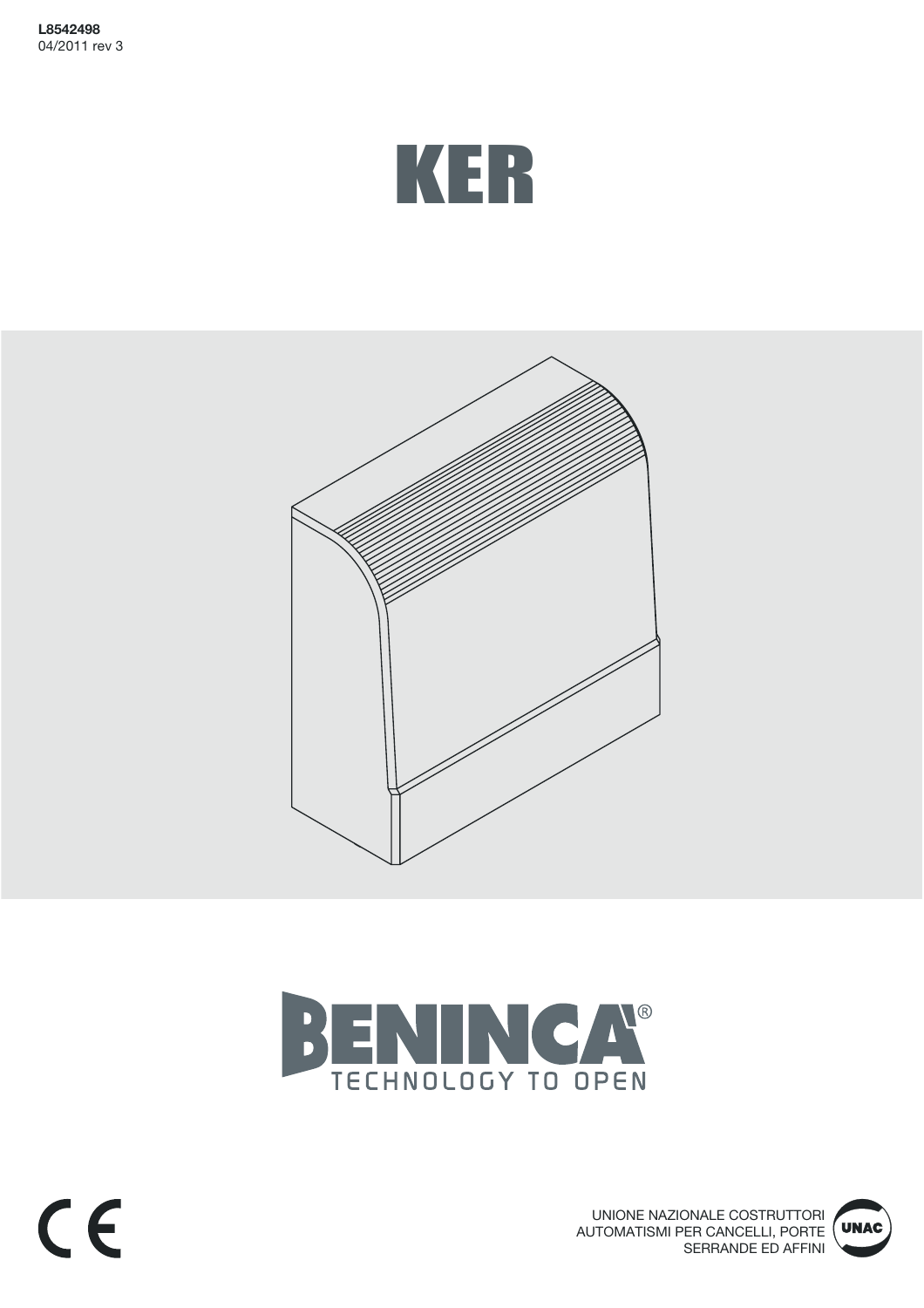## **Dichiarazione CE di conformità** Déclaration CE de conformité **EG-Konformitatserklarung Deklaracja UE o zgodności**

# **EC declaration of confirmity Declaracion CE de conformidad**

Con la presente dichiariamo che il nostro prodotto We hereby declare that our product Hiermit erklaren wir, dass unser Produkt Nous déclarons par la présente que notre produit Por la presente declaramos que nuestro producto Niniejszym oświadczamy że nasz produkt

#### **KER**

è conforme alle seguenti disposizioni pertinenti: complies with the following relevant provisions: folgenden einschlagigen Bestimmungen entspricht: correspond aux dispositions pertinentes suivantes: satisface las disposiciones pertinentes siguientes: zgodny jest z poniżej wyszczególnionymi rozporządzeniami:

Direttiva sulla compatibilità elettromagnetica (89/336/ CCE, 93/68/CEE) EMC guidelines (89/336/EEC, 93/68/EEC) EMV-Richtlinie (89/336/EWG, 93/68/EWG) Directive EMV (89/336/CCE, 93/68/CEE) (Compatibilité électromagnétique) Reglamento de compatibilidad electromagnética (89/336/ MCE, 93/68/MCE) Wytyczna odnośnie zdolności współdziałania elektromagnetycznego (89/336/EWG, 93/68/EWG)

Norme armonizzate applicate in particolare: Applied harmonized standards, in particular: Angewendete harmonisierte Normen, insbesondere: Normes harmonisée utilisées, notamment: Normas armonizadas utilzadas particularmente: Normy standard najczęściej stosowane:

EN 55022, EN 61000-3-2, EN 61000-3-3, EN 50082-1

Seminato Suif. Data/Firma

Direttiva sulla bassa tensione (73/23/CEE, 93/68/CEE) Low voltage guidelines (73/23/EEC, 93/68/EEC) Tiefe Spannung Richtlinie (73/23/EWG, 93/68/EWG) Directive bas voltage (73/23/CEE, 93/68/CEE) Reglamento de bajo Voltaje (73/23/MCE, 93/68/MCE) Wytyczna odnośnie niskiego napięcia (73/23/EWG, 93/ 68/EWG)

Norme armonizzate applicate in particolare: Applied harmonized standards, in particular: Angewendete harmonisierte Normen, insbesondere: Normes harmonisée utilisées, notamment: Normas armonizadas utilzadas particularmente: Normy standard najczęściej stosowane:

EN 60204-1, EN 60335-1 Denina Data/Firma



Automatismi Benincà SpA Via Capitello, 45 36066 Sandrigo (VI) ITALIA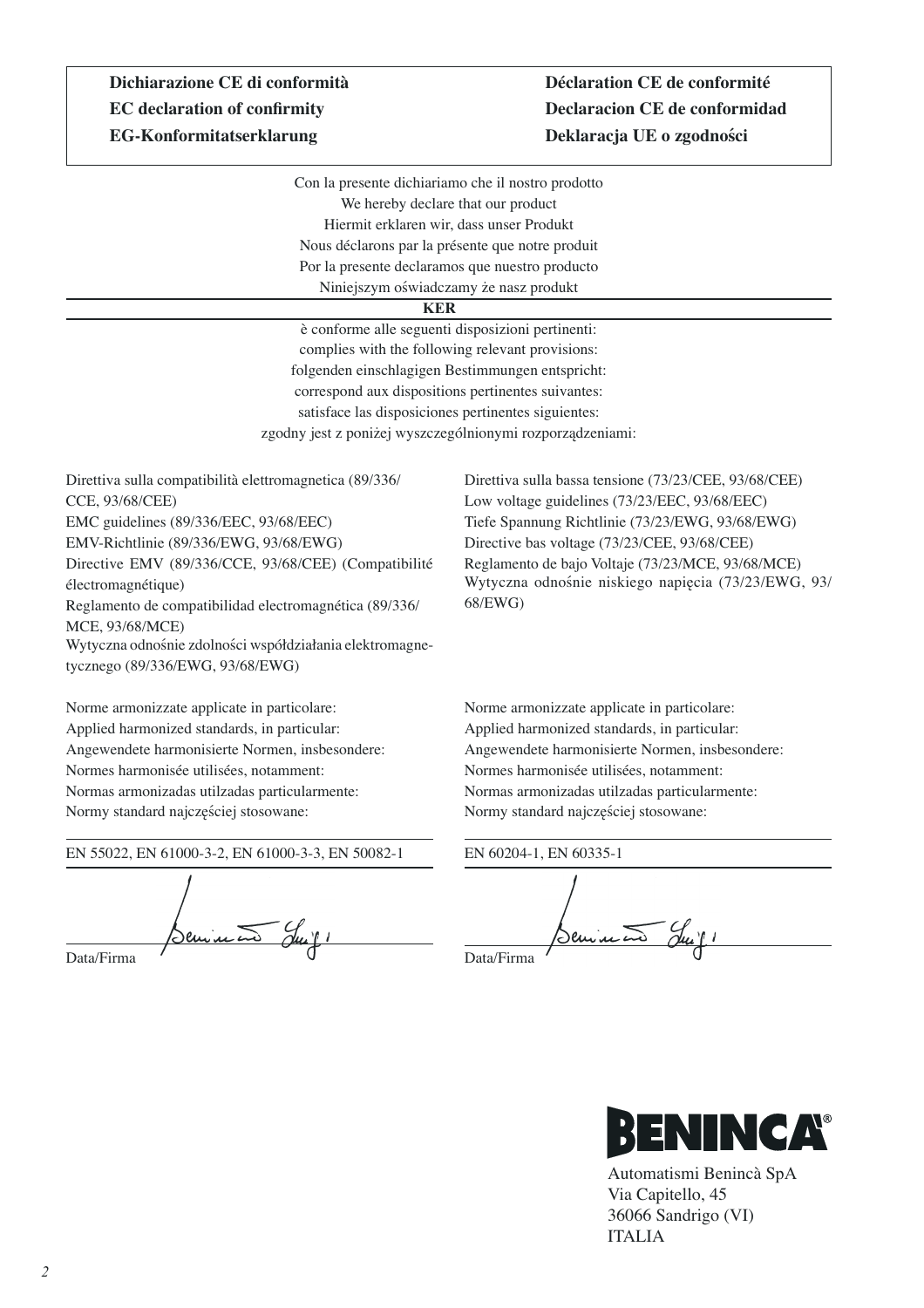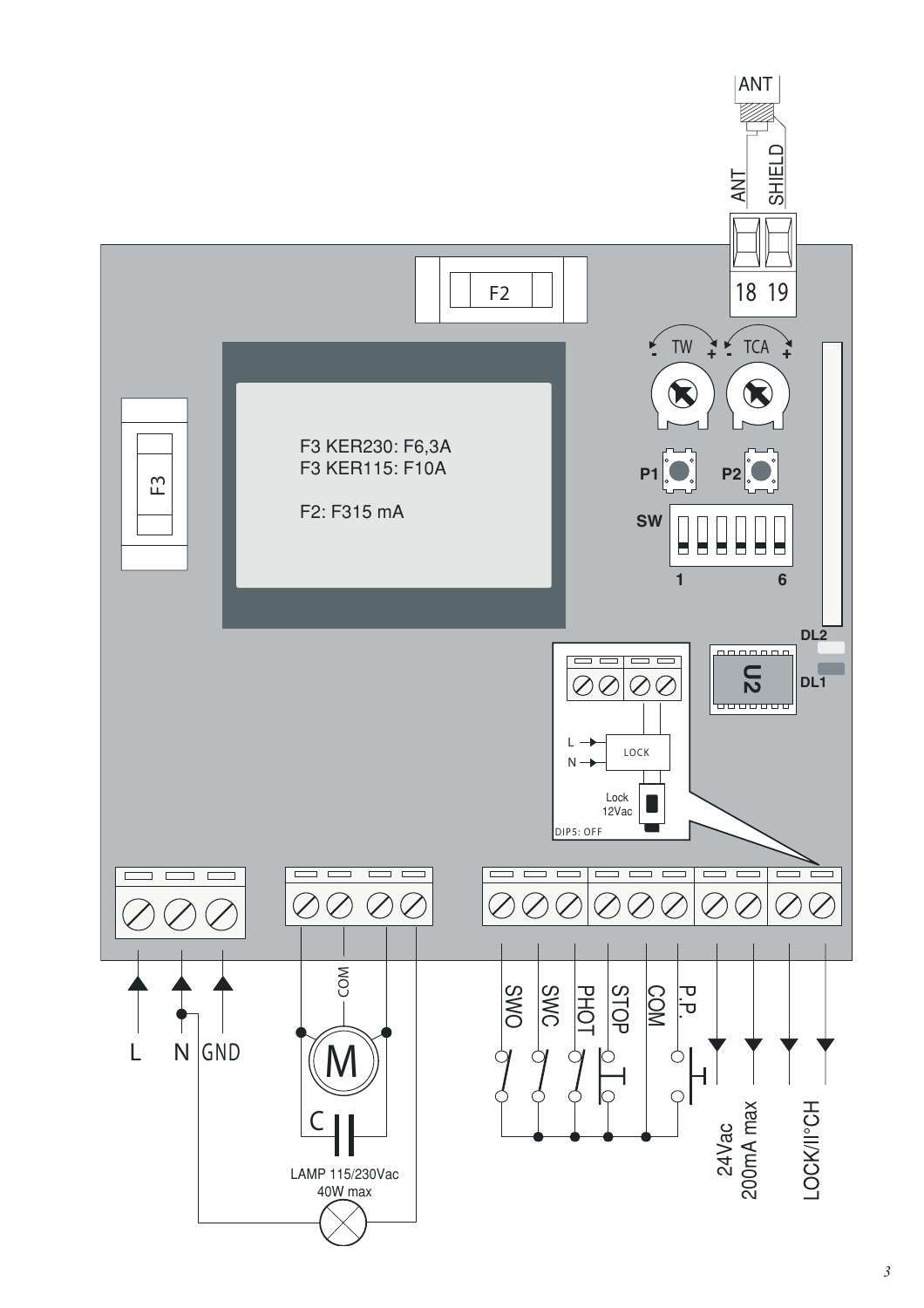### KER control unit

The KER electronic control unit can be used to control 1 motor with power not higher than 750W.

#### GENERAL WARNINGS

- a) The wire connections and the operating logic should be in compliance with regulations in force.
- b) The cables featuring different voltage should be physically detached, or adequately insulated by an additional shield of at least 1 mm.
- c) The cables should be further fastened in proximity to the terminals.
- d) Check all connections before powering the unit.
- e) Check that settings of the Dip-Switches are the required ones.
- f) Normally Closed inputs which are not in use should be short-circuited.

| <b>Terminals</b> | <b>Function</b> | <b>Description</b>                                                                                                                                                                                                                                                                                                                                                                                                                       |
|------------------|-----------------|------------------------------------------------------------------------------------------------------------------------------------------------------------------------------------------------------------------------------------------------------------------------------------------------------------------------------------------------------------------------------------------------------------------------------------------|
| L-N-GND          | Power supply    | Input, 23VAC, 50/60Hz (KER)<br>Input, 115VAC, 50/60Hz (KER 115V)<br>(1-Phase/2-Neutral/GND-earth)                                                                                                                                                                                                                                                                                                                                        |
| MOT-COM-MOT      | Motor           | Connection to motor:<br>(MOT-move/COM-Common/MOT-move)                                                                                                                                                                                                                                                                                                                                                                                   |
| N-BLINK          | <b>LAMP</b>     | Output, flashing light connection<br>KER: 230VAC 40W max.<br>KER 115V: 115VAC 40W max.                                                                                                                                                                                                                                                                                                                                                   |
| SWO              | SWO             | Input, OPEN limit switch (Normally Closed contact)                                                                                                                                                                                                                                                                                                                                                                                       |
| <b>SWC</b>       | <b>SWC</b>      | Input, CLOSE limit switch (Normally Closed contact)                                                                                                                                                                                                                                                                                                                                                                                      |
| PHOT(CHIUDE)     | <b>PHOT</b>     | Input, connection of safety devices, N.C. contact (e.g. photocells):<br>- in the closing phase, when the contact is opened the motor is<br>stopped and its direction is immediately reversed;<br>- in the opening phase, the triggering of the contact has no effect<br>on the motor.<br>In the "Service man" operating mode, this contact acts as CLOSE<br>control signal. In this case connect it to a N.O. (Normally Open)<br>button. |
| <b>STOP</b>      | <b>STOP</b>     | Input, STOP push-button (Normally Closed contact)                                                                                                                                                                                                                                                                                                                                                                                        |
| <b>COM</b>       | <b>COM</b>      | Common, for all control inputs.                                                                                                                                                                                                                                                                                                                                                                                                          |
| P.P (OPEN).      | Step-by-Step    | Input, Step-by-Step push-button (Normally Open contact)<br>In the "Service man" operating mode, it acts as OPEN control.                                                                                                                                                                                                                                                                                                                 |
| 24 VAC           | 24VAC           | Output, power supply of accessories, 24VAC/200mA max                                                                                                                                                                                                                                                                                                                                                                                     |
| <b>SCA-SCA</b>   | Ch.II/Lock      | Non-insulated, free contact.<br>Configurable output through DIP-SWITCH 5.<br>DIP5 ON: Output, second radio channel of the incorporated<br>receiver (24VAC/3W max).<br>DIP5 OFF: Connection to the Lock optional card for the control of<br>the electric lock.<br>Do not connect the electric lock directly to the output.                                                                                                                |
| SHIELD-ANT       | Antenna         | Connection of the extractable radio receiver card and the built-in<br>radio module<br>(SHIELD- DISPLAY/ANT-signal).                                                                                                                                                                                                                                                                                                                      |

#### INPUT/OUTPUT FUNCTIONS

#### Note:

The control unit is equipped with a "P2" button with the same functions as the Step-by-Step button, useful to control the automatic system during installation.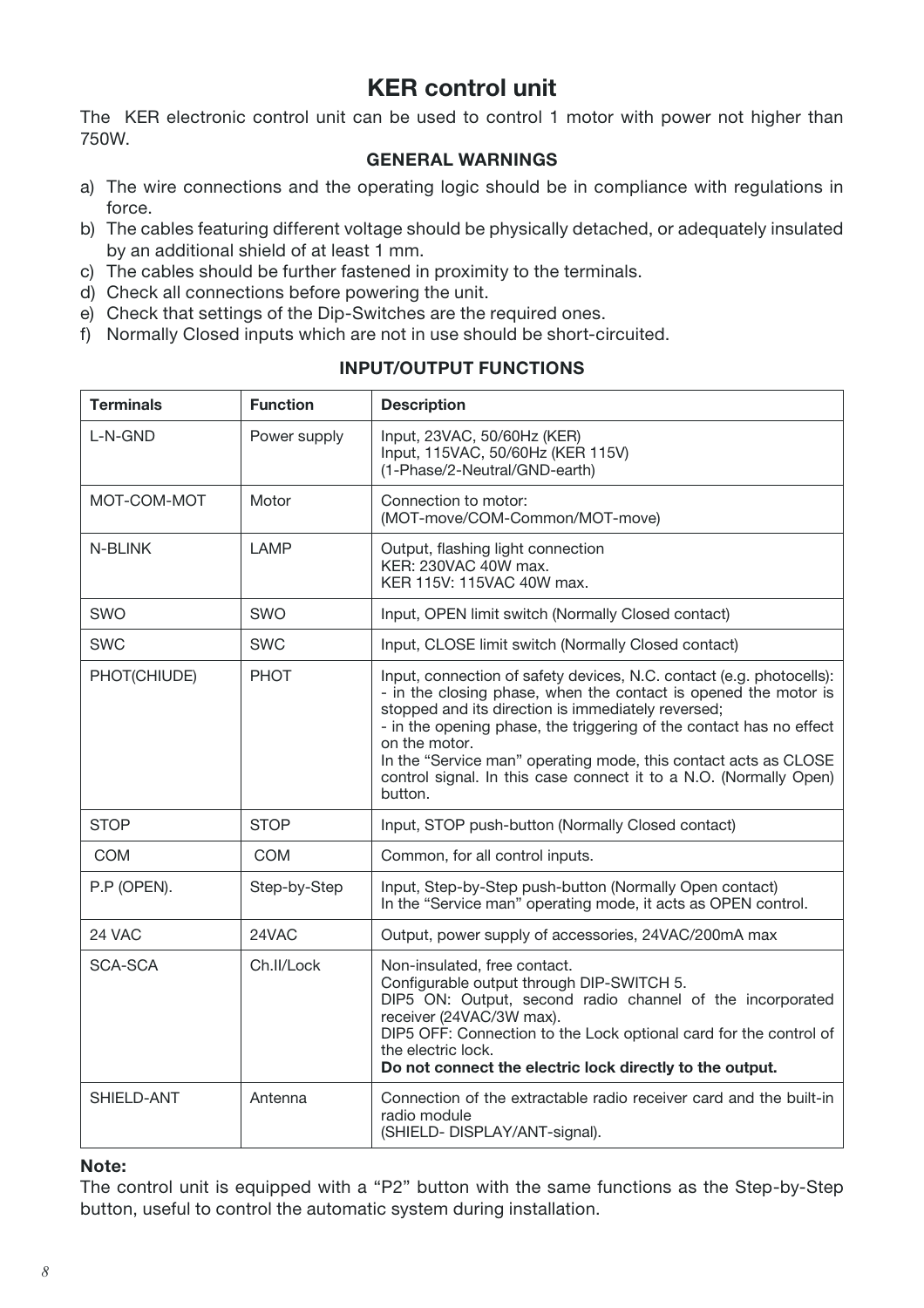#### HOW TO CHECK CONNECTIONS:

- 1) Cut off power supply.
- 2) Manually release the door and push it for about half stoke. Lock the door again.
- 3) Restore power supply.
- 4) Send a step-by-step control through P2 push-button, P.P. input or radio-control signal.
- 5) The door must move in the opening phase. In the negative, with motor stopped, it is sufficient to invert the motor and limit switch (MOT/MOT) wires (SWO/SWC).
- 6) Proceed by adjusting Times and operating Logics.

#### DIP-SWITCH FUNCTION

| Dip-<br><b>Switches</b> | <b>Function</b>                             | <b>Description</b>                                                                                                                                                                                                                                                                                                                                                                                                                           |
|-------------------------|---------------------------------------------|----------------------------------------------------------------------------------------------------------------------------------------------------------------------------------------------------------------------------------------------------------------------------------------------------------------------------------------------------------------------------------------------------------------------------------------------|
| DIP <sub>1</sub>        | Torque<br>adjustment /<br>radio<br>learning | It is possible to switch between the torque adjustment mode<br>and the radio learning.<br>Off: RADIO LEARNING mode (see section "Radio learning")<br>On: TORQUE ADJUSTMENT mode (see section "Torque<br>Regulation").                                                                                                                                                                                                                        |
| DIP <sub>2</sub>        | Bloc of flats                               | The bloc of flat function is enabled or disabled.<br>Off: the bloc of flat function is disabled.<br>On: the bloc of flat function is enabled.<br>The Step-by-Step signal or the transmitter signal has no effect<br>during opening.                                                                                                                                                                                                          |
| DIP <sub>3</sub>        | <b>TCA Special</b>                          | The TCA special is enabled or disabled.<br>Off: Special TCA function is disabled.<br>On: Special TCA function is enabled.<br>If a PP control signal is sent in the first 5 seconds of the TCA<br>calculation, the TCA is ignored and the closing operation is<br>started.<br>If the PP control signal is sent after the first 5 seconds and<br>before the preset TCA time has elapsed, the time is reset and<br>the new TCA counting starts. |
| DIP4                    | P.P.: operating<br>mode                     | The operating mode of the "P.P. button" and of the transmitter<br>is selected.<br>Off: Operation: OPEN>STOP>CLOSE>STOP><br>On: Operation: OPEN>CLOSE>OPEN>                                                                                                                                                                                                                                                                                   |
| DIP <sub>5</sub>        | Radio channel II<br>/LOCK                   | The operating mode of the output to SCA terminals is selected<br>(for a correct operation of the logics see the table "Inputs/<br>outputs functions - SCA-SCA paragraph" at page 4).<br>Off: Impulse output for the control of the Lock card for electric<br>lock<br>On: Impulse output, radio channel II of the incorporated<br>receiver                                                                                                    |
| DIP <sub>6</sub>        | Step-by-Step:<br>3-STEP<br>mode             | The 3 steps is enabled or disabled.<br>On: The PP control sequence is the following:<br>OPEN>STOP>CLOSE>OPEN>STOP>CLOSE><br>Off: The control sequence is the one preset by DIP 4.                                                                                                                                                                                                                                                            |
|                         |                                             | NOTE: it operates with DIP 4 only on OFF.                                                                                                                                                                                                                                                                                                                                                                                                    |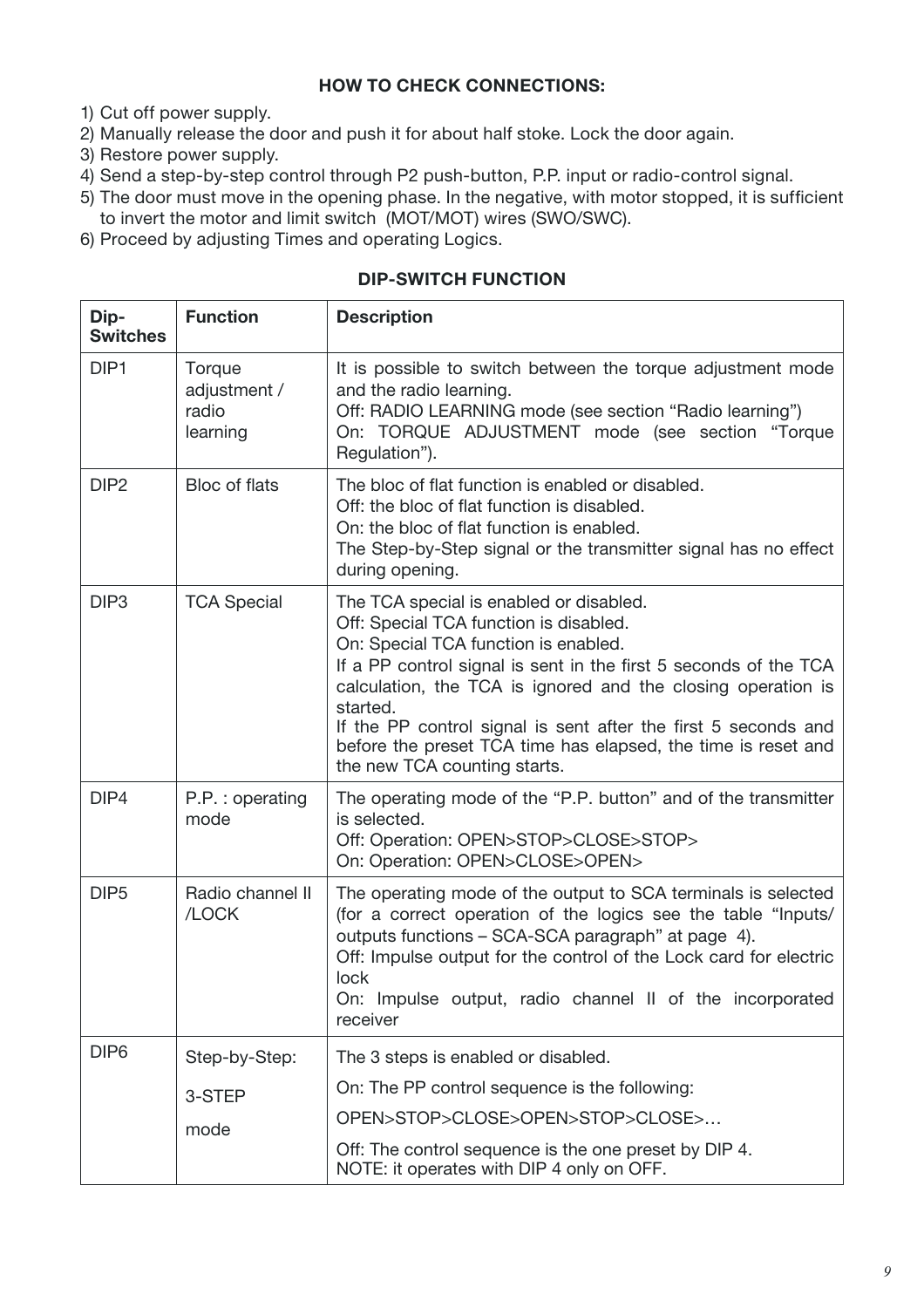#### TRIMMER OPERATIONS

**TW** The maximum duration of the opening and closing operation is adjusted. It should be preset at around 4sec more compared to the actual stroke time of the system.

The adjustment varies from 3 sec minimum to 180 sec maximum.

**TCA** The automatic closure time can be adjusted.

The adjustment varies from 3 sec minimum to 180 sec maximum.

 With TCA trimmer entirely turned clockwise, the LED DL2 (green) switches off and the TCA is deactivated.

#### SERVICE MAN MODE

By moving all DIPs to ON, the control unit switches to the SERVICE MAN mode.

The PHOT input takes the CLOSE Button function (connect the push-button with a N.O. contact).

The PP input acts as OPEN Button (connect the push-button with a N.O. contact). The SWO and SWC inputs are disabled.

During the entire operation, the OPEN/CLOSE push-buttons must be kept pressed. When the STOP input opens, the motor stops.

By pressing the OPEN/CLOSE buttons simultaneously, the motor stops.

#### TORQUE REGULATION (DIP1:ON)

When DIP1 is moved to ON, the card indicates the torque applied at that moment through a number of flashes (from 1 to 4) of the DL2 green LED, followed by a 3 sec interval.

The maximum torque is indicated with the DL2 green LED with fixed light.

To increase the torque, press the P1 key. The DL2 LED changes the number of flashes to indicate the selected torque value.

Once the desired torque is selected, to learn this setting move the DIP1 to OFF.

#### RADIO LEARNING (DIP1:OFF)

The KER control unit is equipped of a built-in radio module for the reception of variable code, with 433.92 MHz frequency.

To use a remote control, its code must be stored in memory. The memorisation procedure is shown hereunder. Up to 64 different codes can be stored in the memory of the device.

By pressing the P1 key, the control unit enters the radio self-learning phase: the red DL1 LED flashes 1 time per second, awaiting for the key to be matched to the Step-by-Step function; Once the key is learned, exit from the programming mode;

By pressing the P1 key twice, the red DL1 LED flashes two times per second and enters the learning mode of Channel 2, radio/pedestrian\*.

Once the key is learned, exit from the programming mode.

To exit the programming mode without learning any radio control code, press P1 key until the red DL1 LED returns flashing in the "mains" power supply mode (see LED diagnostics, page 7).

*\* NOTE: Keep in mind that if DIP5 is OFF, the matched key acts as pedestrian key (opening for around 7 seconds), otherwise, with DIP5 to ON, the matched key operates as 2nd channel on the SCA output.*

To reset the receiver memory, press P1 and P2 keys simultaneously and keep them pressed for around 10 seconds (during this time-lapse, both DL1 and DL2 LEDs flash rapidly).

After ten seconds, the two LEDs remain switched on with fixed light. Release the push-buttons. When the LEDs return to the initial configuration, this means that the control unit has performed the resetting of the memory.